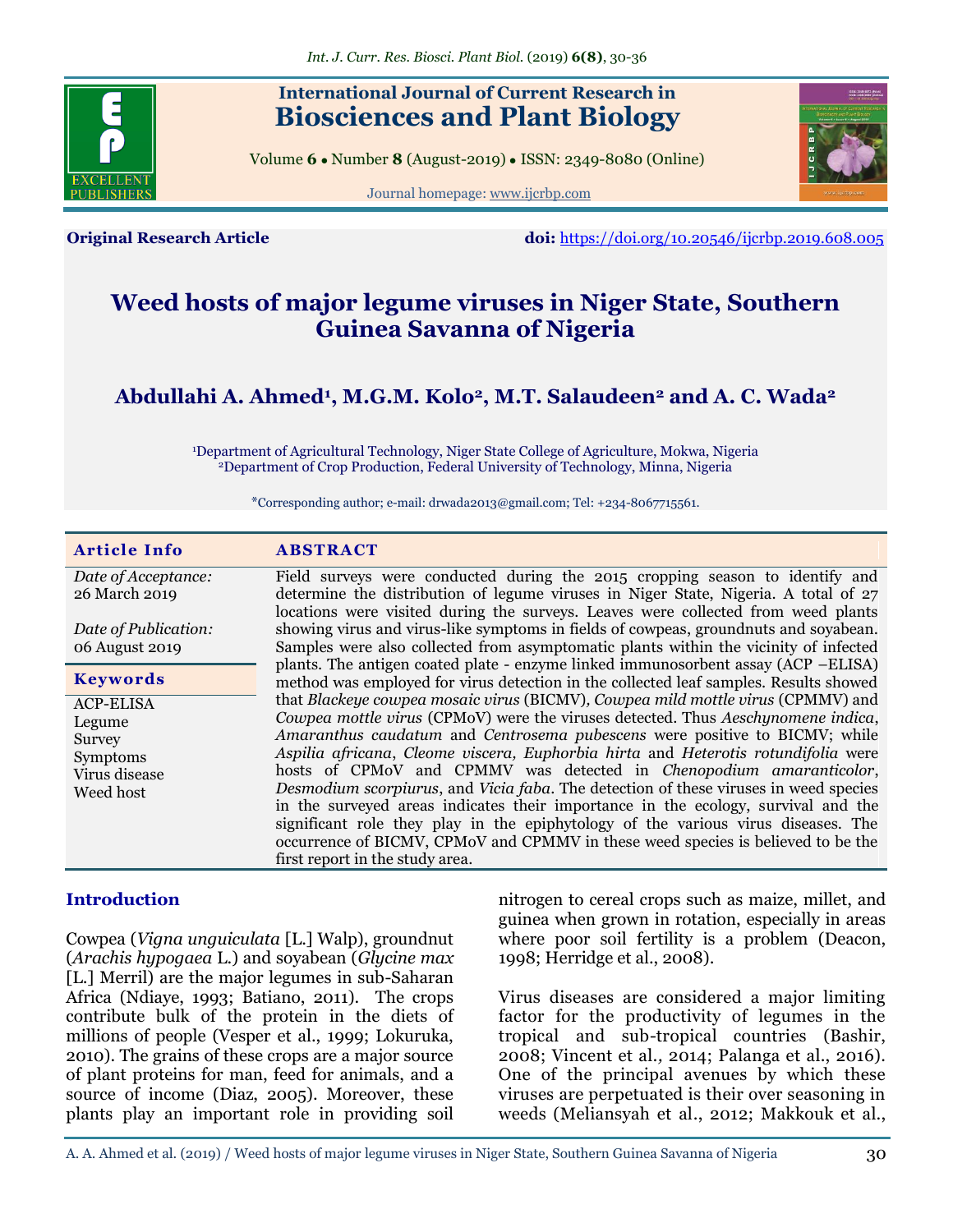2015). For instance, it has been documented that perennial grasses in the lowland ecology or *fadama*, might be the original host of *Rice yellow mottle virus* from which it spreads to cultivated rice when conditions become favourable, especially after intensive cultivation (Salaudeen et al., 2008).

In addition, these weed species harbour plant viruses during the growing season and serve as sources of inocula for their secondary spread (Cooper and Jones, 2006; Meliansyah et al., 2012). Odedara et al. (2011) had reported that broad leaves and grasses which occur abundantly around legume fields could serve as alternative hosts and possibly be responsible for inoculum carry-over. Besides weeds competition with crop plants for space, nutrient and light and as host to insect pests, various weed species have been implicated in the epiphytology of viruses of some notable crops (Palanga et al., 2016). Salaudeen et al*.* (2008) reported that the *Rice yellow mosaic virus* which causes yield losses of between 25 and 100% was harboured by weed species in the family Cyperaceae. Information on virus types and their weed hosts has a lot of implication on virus survival and epiphytology. The ultimate goal of such information is for designing sustainable management strategies against legume viruses. The objective of this study was, therefore, to identify the weed hosts of major legume viruses in Niger State, Southern Guinea Savanna of Nigeria.

#### **Materials and methods**

### **Description of the study area**

Niger State is located in the Southern Guinea Savannah agro-ecological zone of Nigeria and lies between latitude 6° 8′ E and longitude 8° 44′ N of the equator. The site experiences distinct dry and wet seasons with an annual rainfall ranging from 1100 mm in the northern part to 1600 mm in the south with a mean of 1350 mm. The rainfall which peaks in September normally begins in April and ends in October. The temperature ranges between 35 and 37.5°C with relative humidity between 40 and 80% in January.

### **Collection of samples**

A field survey was conducted in major legume

producing areas of Niger State with crops aged 6 – 9 weeks after planting in September and October, 2015. The state has 25 Local Government Areas (LGAs), grouped into three Agricultural zones. A multi-stage sampling procedure was employed to select three LGAs from each of the three zones, giving a total of 9 LGAs. Three villages/locations from the nine LGAs were randomly selected for the survey to give a total of 27 locations. Twenty leaf samples with symptoms such as leaf mottling, mosaic, leaf curling, distortion, chlorotic spots and stunting were collected from weed species growing from the edges and within the legume fields.

The weed species were botanically identified and classified by their morphological characteristics as described by Akobundu and Agyakwa (1987). The leaf samples were preserved over silica gels in airtight vial tubes. In each location, samples were collected at approximately 5 to 10 km from the previous sampled farm. Geographical location of each field denoting longitude and latitude was recorded using the Global Positioning System (GPS- 4300) equipment (Ethrex Garmin GPS, Taiwan) (Table 1).

#### **Serological detection of legume viruses**

The sampled leaves were subjected to antigen coated plate enzyme-linked immunosorbent assay (ACP - ELISA) as described by Kumar (2009) and absorbance values were quantified at 405 nm using a microplate reader (MRX, Dynex Technologies, Inc., USA) after overnight. Values were accepted to be positive when the optical density reading was at least twice that of the mean for the negative control.

#### **Results**

#### **Prevalence of characteristic virus symptoms**

The results showed that mosaic was the most prevalent symptom in all the locations surveyed. Leaf mottling was the next most rampant virus symptom observed during the survey. Leaf curl was another frequently encountered symptom followed by chlorosis, but not as rampant as the mosaic and leaf mottling symptoms. Stunting of plants, leaf puckering and deformation, dead of plants and others were also recorded but at specific locations only (Fig. 1).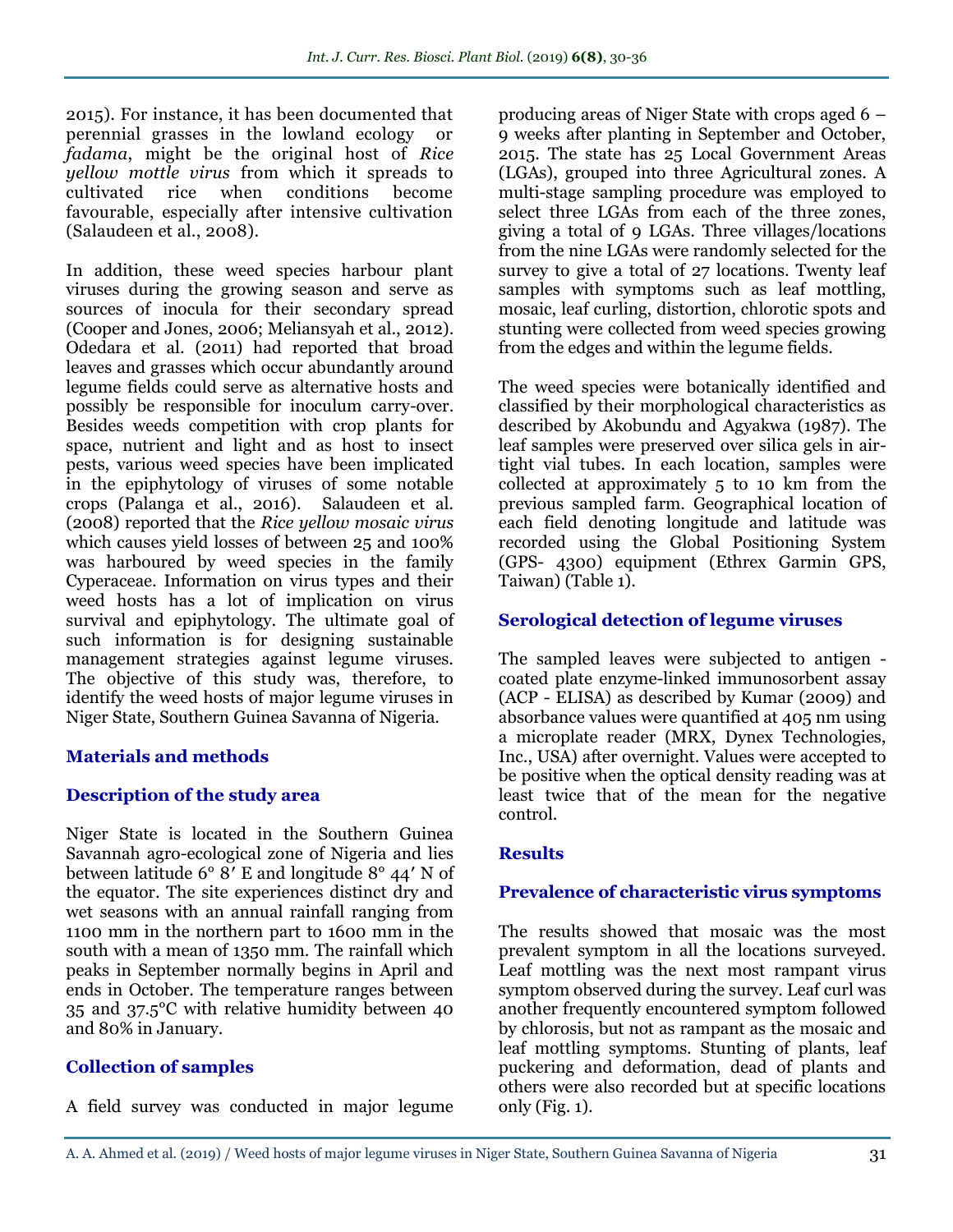| Table 1. GPS coordinates for locations where farms were surveyed. |  |  |  |
|-------------------------------------------------------------------|--|--|--|
|-------------------------------------------------------------------|--|--|--|

| <b>Town</b>  | $m$ and $m$ is the sum $\sigma$ of $\sigma$<br>Longitude/Latitude | <b>Elevation</b>  |
|--------------|-------------------------------------------------------------------|-------------------|
| Paiko Jazu   | 09 ° 25.672 N/ 006 ° 39.447 E                                     | 353.0 m           |
| Tungan Makum | 09 ° 29.291 N/ 006 ° 37.384 E                                     | 277.4 m           |
| Kuta         | 09 ° 51.479 N/ 006 ° 42.740 E                                     | 320.2 m           |
| Shiroro Dam  | 09 ° 55.582 N/ 006 ° 48.797 E                                     | 379.0 m           |
| Zungeru      | 09° 46.300 N/ 006° 08.846 E                                       | 121.0 m           |
| Dabiri       | 09 ° 35.895 N/ 006 ° 01.129 E                                     | 97.1 m            |
| Lemu         | 09° 22.290 N/ 006° 01.703 E                                       | 136.9 m           |
| Gidan Gwari  | 09 <sup>°</sup> 14.440 N/ 006 <sup>°</sup> 09.054 E               | 118.5 m           |
| Zachinta     | 09 ° 07.678 N/ 005 ° 54.765 E                                     | $153.3 \text{ m}$ |
| Kosteni      | 09° 11.925 N/ 005° 25.464 E                                       | 144.4 m           |
| Awuru        | 09° 49.977 N/ 004° 35.019 E                                       | 162.3 m           |
| Ba'aburasa   | 09° 53.462 N/ 004° 23.749 E                                       | 254.2 m           |
| Manigi       | 09°44.196 N/ 005° 28.901 E                                        | 215.4 m           |
| Makera       | 09° 37.281 N/ 0050 21.621 E                                       | 204.7 m           |
| Zugurma      | 09° 28.909 N/ 004° 57.315 E                                       | 148.4 m           |
| Bokani       | 09° 26.958 N/ 005° 93.490 E                                       | 163.1 m           |
| Mokwa        | 09° 18.884 N/ 005° 07.122 E                                       | 206.9 m           |
| Rafin Gora   | 10 ° 06.304 N/ 005 ° 24.155 E                                     | 288.2 m           |
| Farin shenge | 10° 24.453 N/ 005° 30.859 E                                       | 346.3 m           |

**Table 2.** Reaction of weed species in Enzyme Linked Immunosorbent Assay (ELISA) in Niger State Southern Guinea Savanna of Nigeria in the year 2015.

| <b>Weed species</b>                | Growth       | <b>Polyclonal antibody</b> |              |            |             |              |             |              |
|------------------------------------|--------------|----------------------------|--------------|------------|-------------|--------------|-------------|--------------|
|                                    | habit        | <b>CABMV</b>               | <b>BICMV</b> | <b>CMV</b> | <b>SBMV</b> | <b>CPMoV</b> | <b>CYMV</b> | <b>CPMMV</b> |
| Aeschynomene indica (Linn.)        | $\mathbf{A}$ | 0.113                      | $0.613*$     | 0.121      | 0.204       | 0.139        | 0.250       | 0.211        |
| Ageratum conyzoides (Linn.)        | $\mathbf{A}$ | 0.230                      | 0.182        | 0.214      | 0.119       | 0.291        | 0.244       | 0.117        |
| Amaranthus caudatum L.             | $\mathbf{A}$ | 0.210                      | $0.839*$     | 0.118      | 0.299       | 0.237        | 0.201       | $0.481*$     |
| Aspilia africana (Pers.) C.D Adams | $\mathbf{A}$ | 0.221                      | 0.231        | 0.091      | 0.201       | $0.382*$     | 0.110       | 0.291        |
| Cenchrus biflorus Roxb.            | $\mathbf{A}$ | 0.229                      | 0.197        | 0.239      | 0.103       | 0.154        | 0.249       | 0.102        |
| Centrosema pubescens Benth.        | A            | 0.211                      | $0.892*$     | 0.101      | 0.199       | 0.127        | 0.102       | 0.110        |
| Chenopodium amaranticolor (Coste & | $\mathbf{A}$ | 0.221                      | $0.710*$     | 0.229      | 0.120       | 0.101        | 0.212       | $0.429*$     |
| Reyn)                              |              |                            |              |            |             |              |             |              |
| Cleome viscosa L.                  | $\mathbf{A}$ | 0.091                      | 0.118        | 0.197      | 0.217       | $0.451*$     | 0.228       | 0.102        |
| Desmodium scorpiurus (Sw.) Desv.   | $\mathbf{A}$ | 0.110                      | $0.401*$     | 0.120      | 0.193       | 0.207        | 0.229       | $0.494*$     |
| Euphorbia hirta (Linn.)            | $\mathbf{A}$ | 0.211                      | $0.291*$     | 0.111      | 0.129       | $0.429*$     | 0.221       | 0.098        |
| Heterotis rotundifolia (SM)        | P            | 0.162                      | 0.221        | 0.102      | 0.226       | $0.562*$     | 0.081       | 0.170        |
| <i>Hyptis suaveolens</i> (Poit)    | $\mathbf{A}$ | 0.110                      | 0.129        | $0.298*$   | 0.190       | 0.281        | 0.153       | $0.461*$     |
| Laportea aestuans (L.) Chew.       | $\mathbf{A}$ | 0.211                      | 0.105        | 0.203      | 0.214       | 0.221        | 0.092       | 0.117        |
| <i>Physalis angulata</i> (Linn.)   | $\mathbf{A}$ | 0.119                      | 0.049        | 0.106      | 0.117       | 0.162        | 0.114       | 0.215        |
| Talinum triangulare (Jacq.) Willd. | $\mathbf{P}$ | 0.225                      | 0.104        | 0.217      | 0.182       | 0.135        | 0.139       | 0.231        |
| Tridax procumbens Linn.            | $\mathbf{A}$ | 0.219                      | 0.193        | 0.221      | 0.210       | 0.107        | 0.183       | 0.216        |
| Vicia faba L.                      | A            | 0.238                      | 0.249        | 0.148      | 0.292       | 0.119        | 0.232       | $0.459*$     |
| <b>Diseased</b>                    |              | 2.138                      | 2.377        | 2.586      | 2.140       | 2.584        | 0.262       | 0.452        |
| Healthy                            |              | 0.138                      | 0.124        | 0.132      | 0.154       | 0.142        | 0.127       | 0.191        |
| <b>Buffer</b>                      |              | 0.128                      | 0.141        | 0.138      | 0.167       | 0.141        | 0.165       | 0.214        |

CABMV = *Cowpea aphid borne mosaic virus;* BICMV = *Blackeye cowpea mosaic virus;* CMV = *Cucumber mosaic virus;* SBMV *= Southern bean mosaic virus;* CPMMV = *Cowpea mild mottle virus;* CMoV = *Cowpea mottle virus;* CPYMV = *Cowpea yellow mosaic virus.* A = annual: P = perennial: \* positive.

#### **Weed host of legume viruses**

Results obtained from the identification of weeds that are hosts to legume crops in Niger State, Southern Guinea Savanna of Nigeria using ACP - ELISA are shown in Table 2. The results show the presence of viruses in some specific locations.

*Blackeye cowpea mosaic virus* (BICMV), *cowpea mild mottle virus* (CPMMV) and *cowpea mottle virus* (CPMoV) were the only viruses detected in weeds. These viruses occurred in both single samples and mixtures of two or more collected leaves at the different locations surveyed. Specifically, BICMV was found in Dabiri, Farin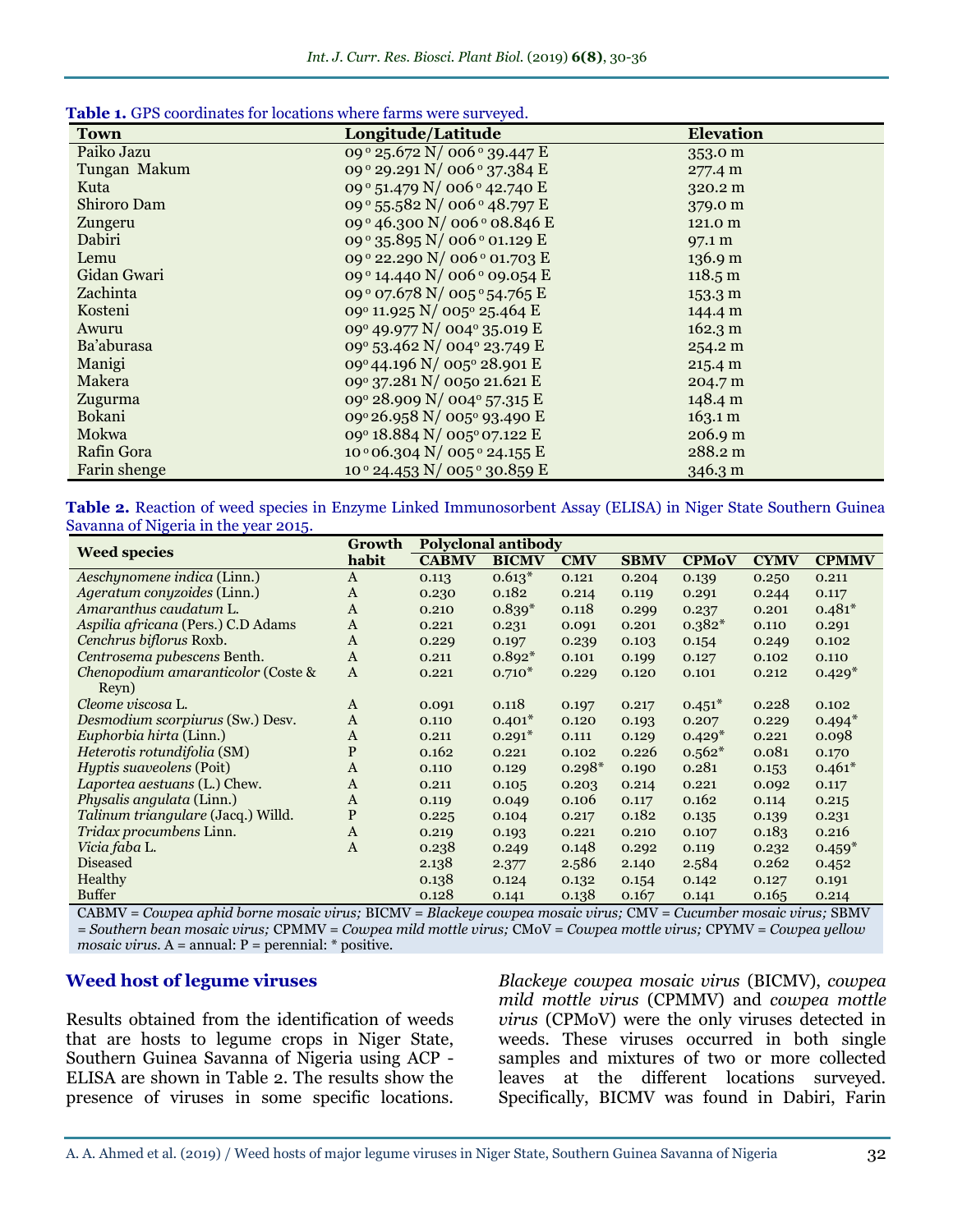Shinge, Gidan Kwano and Tatiko, CPMMV was detected in Farinn Shinge and Manigi while CPMoV was found in Awuru, Gidan Kwano, Lemu, Manigi, Mokwa and Tatiko. Similarly, *Aeschynomene indica* (Linn.), *Amaranthus* 

*caudatum* L., *Centrosema pubescens* Benth., *Corchorus* spp. (Jacq.) Willd. and *Aspilia africana* (Pers.) C.D Adams species, BICMV and *Cleome viscosa* L. were detected in the area hosting BICMV, CPMMV and CPMoV respectively.



**Fig. 1:** Some weed samples with symptoms of virus infections during the 2015 survey.

### **Discussion**

The virus symptoms which include leaf mottling, mosaic, leaf curling, distortion, chlorotic spots and stunting observed on the sampled weeds are in agreement with reports on viral infected legumes

in the tropics by several workers (Shoyinka et al., 1997; El-Muadhidi et al., 2001; Najar et al., 2011; Makkouk et al., 2014). Occurrence, distribution and spread of these viruses could probably be influenced by environmental factors, presence of suitable and susceptible hosts and presence and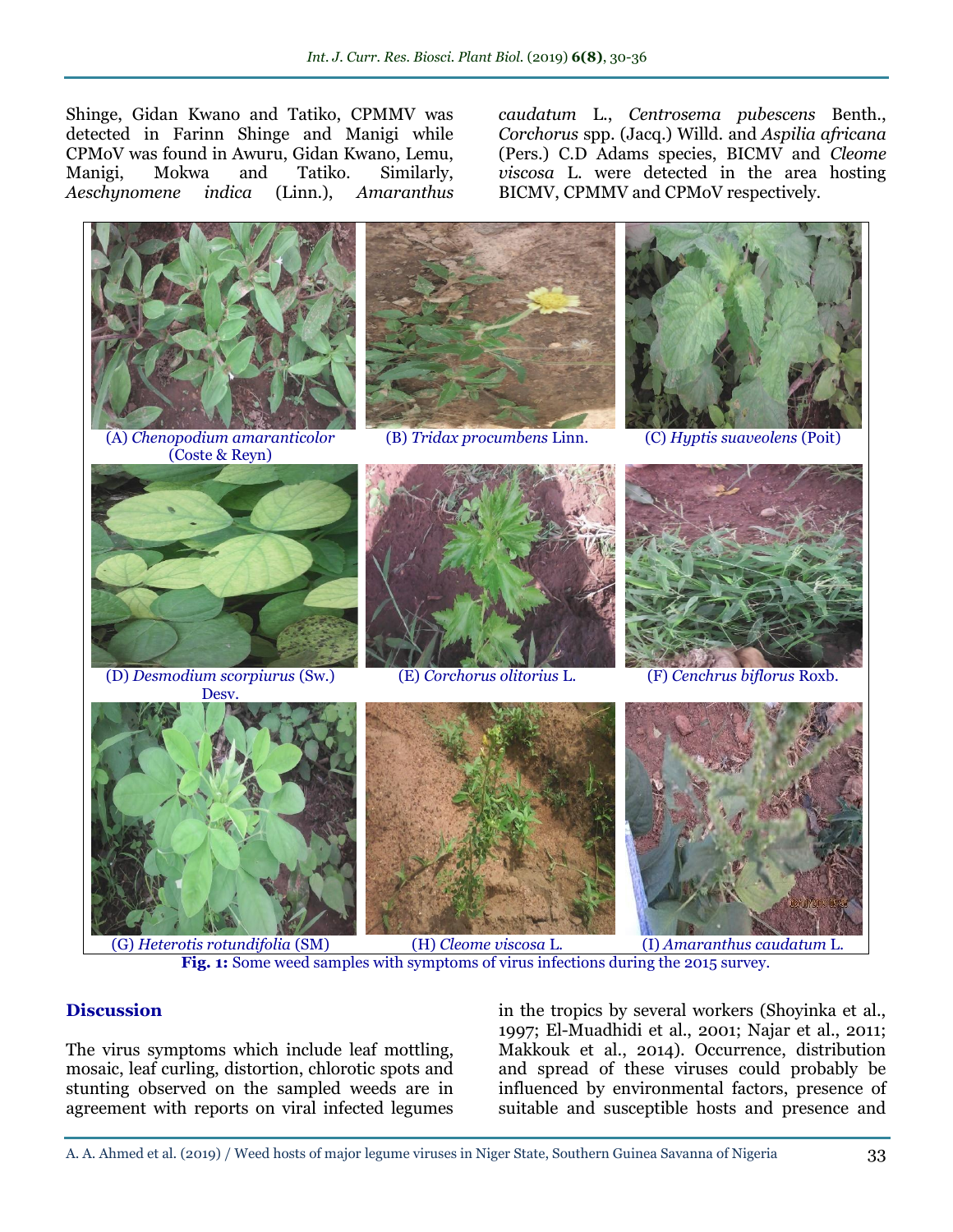activities of vectors. Incidence and distribution of the viruses were natural and may have stemmed primarily from seed infection and weed hosts as observed from the cropping pattern in the present study areas and as reported by Alabi et al. (2010).

The BICMV and CPMoV incidences recorded at Lemu and Dabiri which are separated by less than 5 km collaborate the findings of Aliyu et al. (2012) who discovered two different viruses from the same genus co-existing in the nearby field in Kwara State, Nigeria. This implies that subsequent mutation and replication of the viruses could simply result in several serotypes with varying degrees of virulence on the one hand and multiple infections of legume crops on the other. The occurrence of CPMoV and CPMMV in naturally infected cowpea witnessed from this study is believed to be the first report from Niger State. BICMV was detected at Awuru and Gidan-Kwano in mixture with CPMoV.

The CPMoV incidence was prevalent in Tatiko, Dabiri, Manigi, Awuru, Lemu and Mokwa locations. Although, Awuru is located at the riverine area which partially agrees with the report of Alegbejo (2015), who recorded high incidence of the pathogen in riverine areas of the middle belt of Nigeria which has a Southern savanna climate and where a lot of bambara groundnut is grown. Furthermore, this finding shows that the pathogen can also be spread to other areas within the Southern savanna which are not riverine. The seed borne nature of CPMoV and its recent detection among the surveyed legume crops, suggest that the virus could be spreading through seeds to other parts of the Southern guinea Agro-ecological zone of Nigeria.

*Cowpea mild mottle virus* has been reported to occur naturally in the middle belt of Nigeria which includes Niger State (Alegbejo, 2015). Odedara (2011) reported CPMoV as a seed-borne virus that is considered a major constraint to yield in legume fields. Due to emerging plants which quickly get exposed to virus inocula with greater damage at the early stages of crop plant development shows how important the virus can be in the study area.

The negative reaction of some of the weed leaf samples to ELISA in the present study implies that they belong to entirely different virus types or are

non-legume viruses. The detection of CPMoV in some of the weed species indicates its importance in the ecology as well as its survival. Odedara (2011) reported that non-crop hosts of viruses can be particularly troublesome if they act as over seasoning hosts and remain unknown since bioassay must be carried out before to confirm their presence. The weed species which were implicated in the leaf samples from the surveyed legume fields show that they can harbour these pathogens during the growing season and serve as sources of inocula for their secondary spread. This is in agreement with report by Naimuddin, et al. (2014) who found *Ageratum conyzoides*  harbouring *Mungbean yellow mosaic India virus* and thus acting as an important source of primary inoculum of the virus for the recurrence of yellow mosaic disease in grain legumes in northern India. Thus, these viruses can survive on these weed species during the off season and then serve as sources of primary inocula at the beginning of the new season.

Alegbejo (2015) earlier reported that the more important natural reservoirs of these pathogens are the annual weeds from theLeguminosae which can host the organisms all the year round and for extended numbers of years. Odedara (2011) also maintained that the viruses can also survive in infected dry leaves of the susceptible annual leguminous weed species, resulting in accumulation of virus inocula.

In the present study, *Aeschynomene indica* (Linn.), *Amaranthus caudatum* L., and *Centrosema pubescens* Benth. were among the common weed species in which viruses were detected in the study area. Hampton and Thottappilly (2003) reported that some of these forage legume species are naturally infected by these viruses. That CPMMV and CPMoV were detected in *Corchorus* spp. (Jacq.) Willd., and *Aspilia africana* (Pers.) C.D Adams, which is contrary to the work of Alegbejo (2015), who reported them as non-hosts. This might be due to differences in the virulence of the virus strains involved.

The detection of BICMV in *Cleome viscera* L., contradicts the findings of Odedara et al. (2011) who reported the weed as non-host of the virus and this can also be attributed to the virulence of the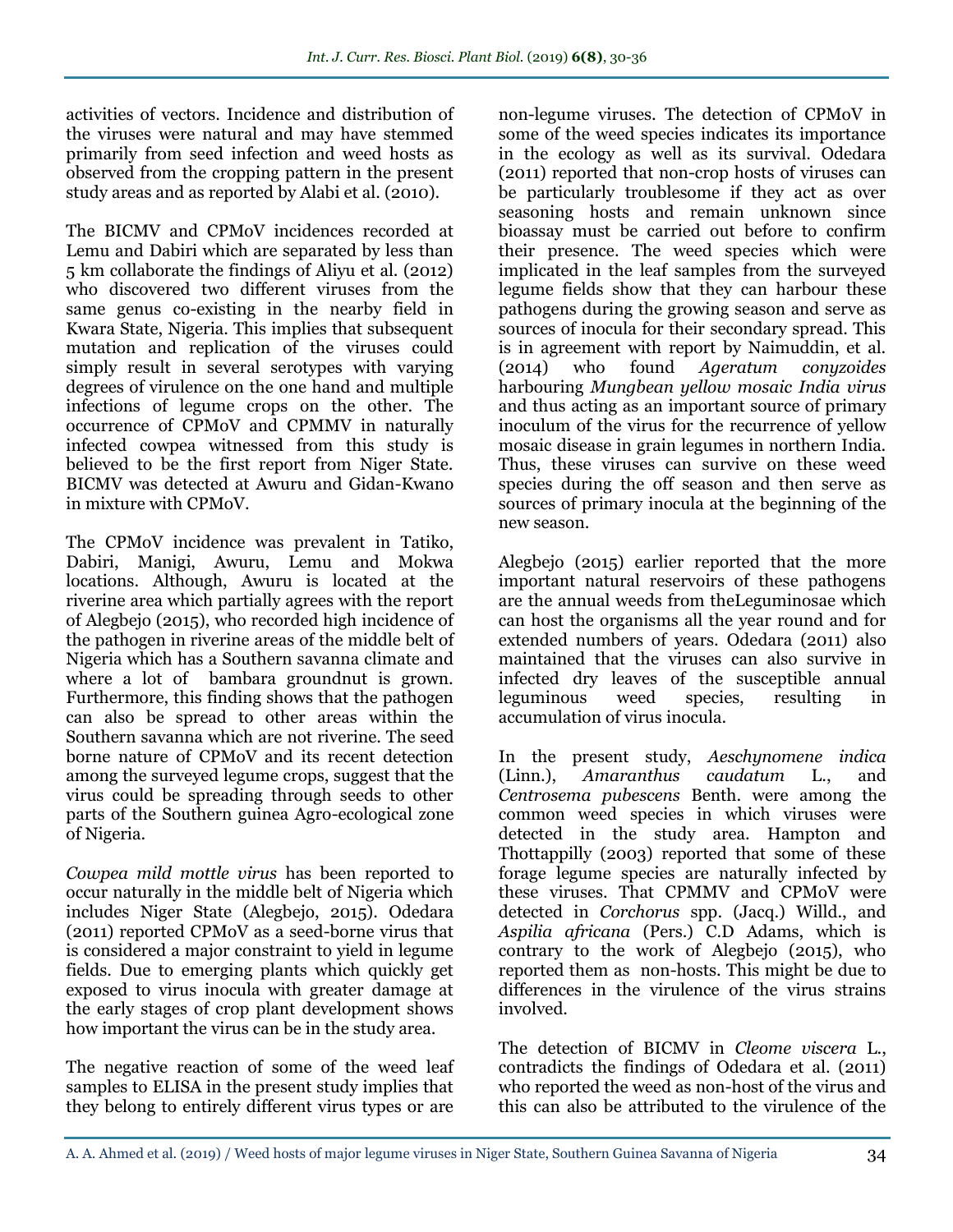viruses strains assayed. Infection of *Euphorbia hirta* (Linn.) and *Heterotis rotundifolia* (SM) CPMMV in this study, is at variance with the report of (Alegbejo, 2015) who found them as only hosts of BICMV.

The infection of *Hyptis suaveolens* (Poit) by CPMMV, *Aeschynomene indica* L. and *Centrosema pubescens* Benth. by BICMV and *Cleome viscera* L. by CPMoV viruses respectively under natural conditions as hosts in the field in the present study is a first report on them.

#### **Conclusion and recommendation**

Legume production in Niger State suffers from high virus infection with resultant substantial loss in grains. Virus diagnosis showed that three important legume viruses, BICMV, CPMoV and CPMMV were prevalent in some specific locations surveyed. *Aeschynomene indica* (Linn.), *Amaranthus caudatum* L., *Centrosema pubescens* Benth., *Corchorus* spp. (Jacq.) Willd., and *Aspilia africana* (Pers.) C.D Adams species and *Cleome viscera* L were detected in the area hosting BICMV, CPMMV and CPMoV respectively. There is, therefore, need for constant monitoring of legume crops fields through regular field disease surveillance and surveys to identify new and emerging weeds as starting point for legume viruses' management in the study area. Further studies should be carried out on the weed samples that showed weak positive and negative reactions to the identified viruses from this study in order to validate their roles in the virus-weed host-legume crops complex for their increased production to ensure food security.

#### **Conflict of interest statement**

Authors declare that they have no conflict of interest.

### **References**

- Akobundu, I.O., Agyakwa, C. W., 1987. A Handbook of West African Weeds. International Institute of Tropical Agriculture, Ibadan. Nigeria. 564p.
- Alabi, O. J., Kumar, P. L., Mgechi-Ezeti, J. U., Naidu, R. A., 2010. Two new legume viruses (Genus *Begomovirus*) naturally infecting

soybean in Nigeria. Arch. Virol. 155(5), 643- 656.

- Alegbejo, M. D., 2015. Virus and virus-like diseases of crops in Nigeria. Zaria, Nigeria. Ahmadu Bello University Press. 273p.
- Aliyu, T. H., Balogun, O. S., Kumar, L., 2012. Survey of the symptoms and viruses associated with cowpea (*Vigna unguiculata* (L.)) in the Agroecological zones of Kwara State, Nigeria. Ethiop. J. Environ. Stud. Manage. 5(4), 613-619.
- Bashir, M., Ahamad, Z., Ghafoor, A., 2008. *Cowpea aphid-borne mosaic potyvirus*: A review. Int. J. Pest Manage. 48, 155-168.
- Batiano, A., 2011. Fighting poverty in sub-Saharan Africa*:* The multiple roles of legumes in integrated soil fertility management. New York, Dordrecht 2011.
- Cooper, I., Jones, R. A., 2006. Wild plants and viruses: under-investigated ecosystems. Adv. Virus Res. 67, 1-47.
- El-Muadhidi, M. A., Makkouk, K., Kumari, S., Jerjess, M., 2001. Survey for legume and cereal viruses in Iraq. Phytopath. Mediterr. 40(3), 224-233.
- Hampton, R. O., Thottappilly, G., 2003. Virus and virus-like diseases of major crops in developing countries (Eds.: Loebenstein, G., Thottappilly, G.), Kluwer Academic Publication. pp.355-376.
- Herridge, D. F., Peoples, M. B., Boddey, R. M., 2008. Global inputs of biological nitrogen fixation in agricultural systems. Plant Soil. 311, 1-18.
- IITA, 2012. International Institute of Tropical Agriculture Annual Report. Ouagadougou, Burkina Faso. IITA SAFURAD. pp.138-1932.
- Kumar, L., 2009. Methods for the diagnosis of Plant Virus diseases*.* Laboratory Manual, Ibadan IITA. 94p.
- Lokuruka, M. N. I., 2010. Soybean nutritional properties: The good and the bad about soy foods consumption- Review. Afr. J. Food Agric. Nutr. Dev. 10, 2439-2459.
- Makkouk, K., Kumari, S. G., Leur van J. A. G., Jones, R. A. C., 2014. Control of plant virus diseases in cool-season legume crops. Adv. Virus Res. 90, 207-53.
- Meliansyah, R., Hidayat, S., Mutaqin, K. H., 2012. Geminiviruses Associated with the Weed Species *Ageratum conyzoides, Centipeda minima, Porophyllum ruderale* and *Silanthes iabadicensis* from Java, Indonesia. Microbiol.